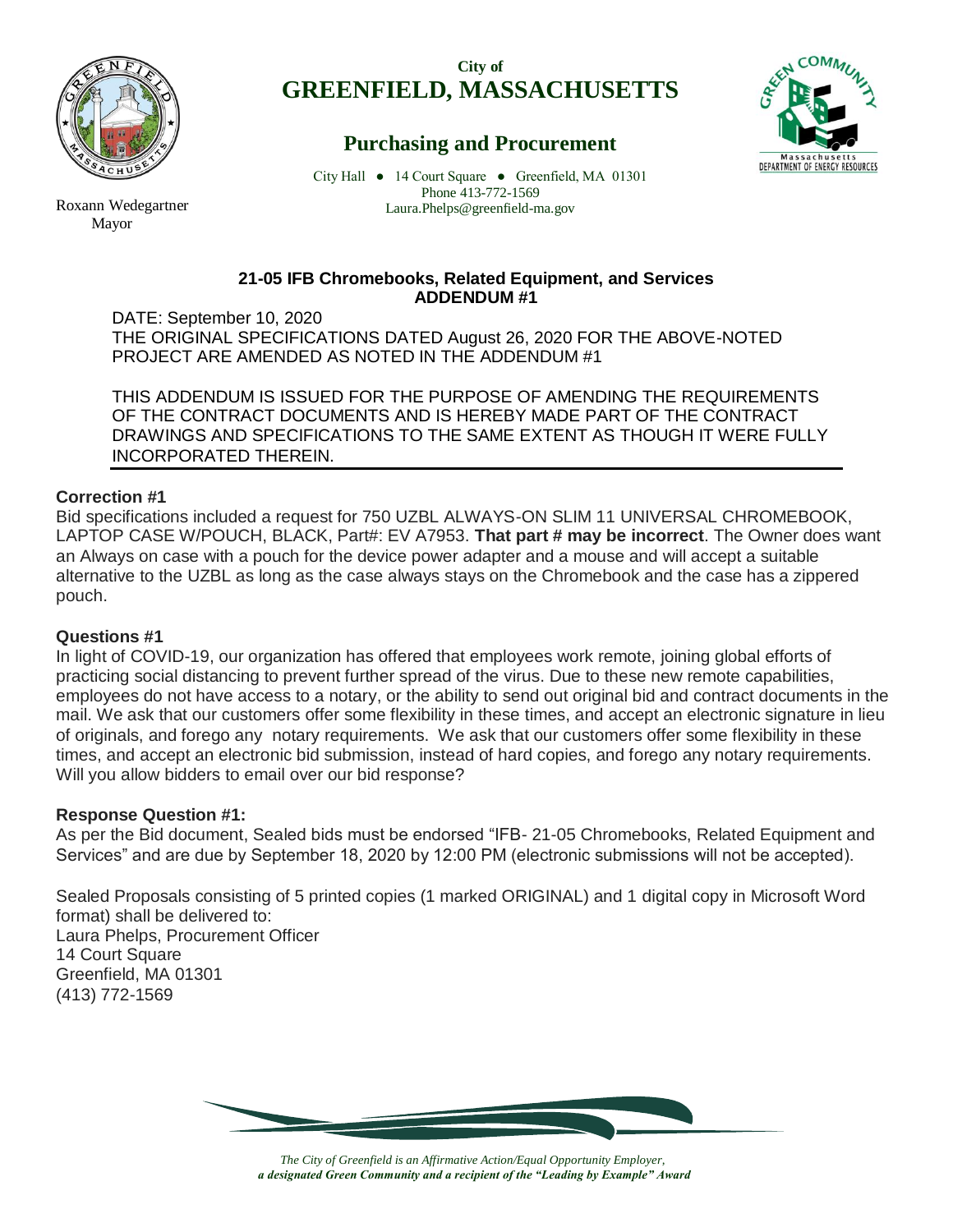Can you please clarify what is required for the Help Desk Support?

### **Response #2**

As per the Bid document: Toll-free, 24 x 7 tech support. If the Owner has a problem with the hardware/software delivered, the owner should be able to call a toll-free number and get support to troubleshoot the problem.

The owner is willing to amend this support to be **toll-free, 8 x 5 tech support** rather than 24 x 7 tech support

# **Question #3**

What is the Help Desk Support needed to cover?

### **Response to Question #3**

- a. Suggestions for troubleshooting if necessary
- b. advice on how to return broken equipment for repair or replacement

#### **Question #4**

On page 2 of the RFP, asset management is listed as part of the services. Can the City please clarify what is required here? "Services will include, but not be limited to, software installation, setup, warranty, insurance and asset management."

# **Response #4**

Asset management as per the bid specification:

a. The owner will send the vendor 787 asset tags, using a prepaid overnight shipping label sent to the owner by the vendor (one asset tag per device).

b. The vendor will affix an asset tag on the underside of each Chromebook before the case is put on the device.

c. A complete list of devices with their asset tags and serial numbers must be given to the owner in print and Excel-compatible electronic format. The Excel-compatible spreadsheet must have one column listing every asset tag and a second column listing the corresponding device serial number.

# **Question #5**

Are there any onsite services required outside of inside delivery?

#### **Response to Question #5**

No.

### **Questions #6 and #7**

Will carts or charging shelves/cabinets need to be populated with the new Chromebooks? Will the district need any Asset Recovery/Asset Disposition services in conjunction with this refresh?

#### **Responses to Questions #6 and #7**

Not applicable to this bid

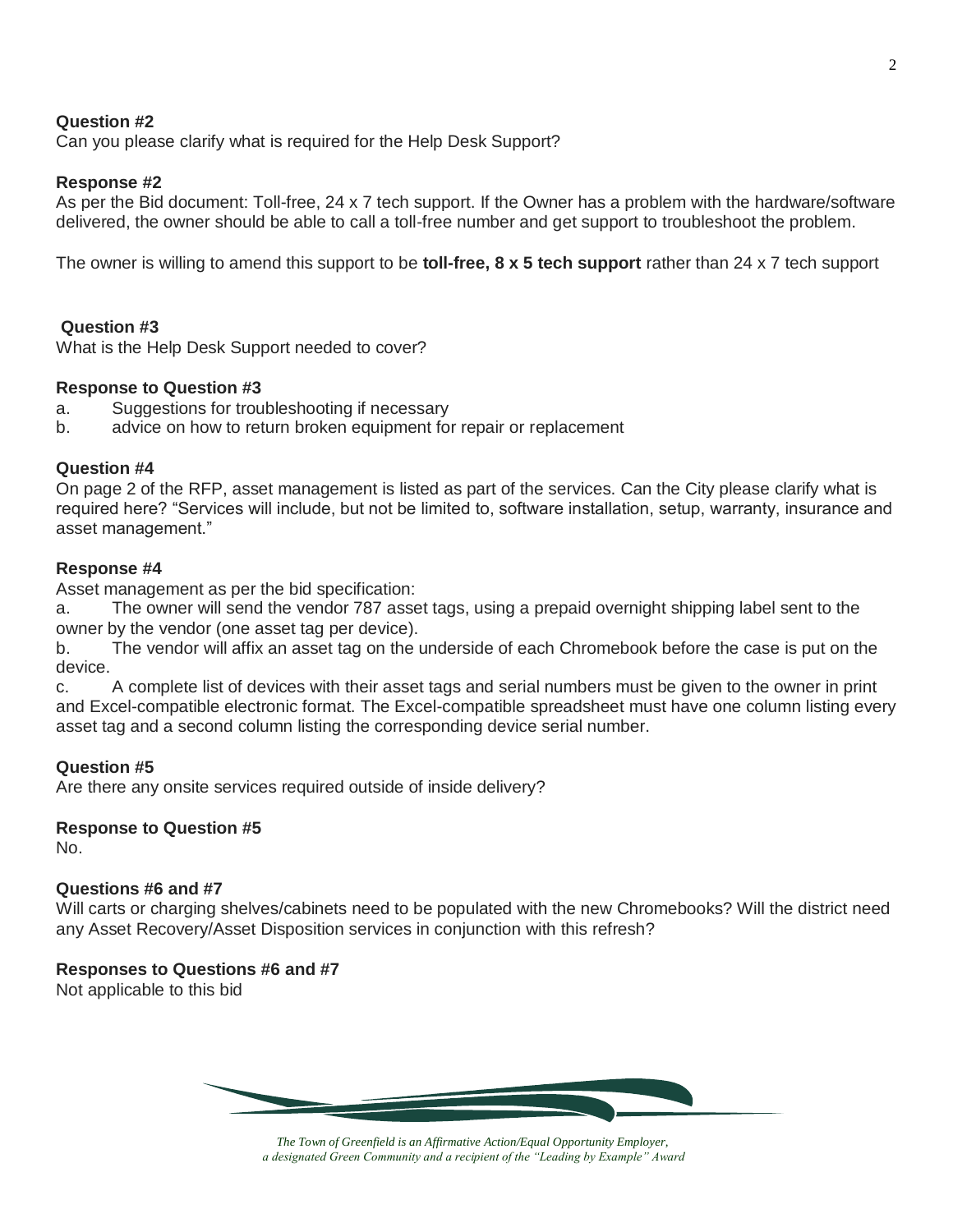Is there an **Appendices and Bid Forms** (word document) available for the Greenfield Public Schools Chromebooks, Related Equipment, and Services bid?

#### **Response to Question #8**

The Forms will not be made available in WORD format**.**

#### **Question #9**

Resume-Vendor Checklist: We do not see any references to "Resume" in the documentation. Please advise what is needed for this section of the response.

#### **Response #9**

Respond with the information found on the "About" or "Our Company" page of the vendor's Website. No more than one page of information please detailing how long the company has been in business and what the nature of its business is.

# **Question #10**

General Requirements: (5) The bidder will employ no sub-contractors other than those listed on said attachment. Which attachment is this referring to?

### **Response #10**

In the **VENDOR PROPOSAL CHECKLIST** table listed on pp. 22 of 25, item #1 provides space to list subcontractor information, if any subcontractors are involved.

# **Question #11**

Installation Strategy/Schedule: Is this on-site installation services? Please provide the details of Installation requirements/request.

#### **Response #11**

Please disregard Item #9 **INSTALLATION STRATEGY/SCHEDULE** in the **VENDOR PROPOSAL CHECKLIST** table listed on pp. 22 of 25. No Installation Strategy/Schedule is required. The only schedule

# **Question #12**

Waive the hardcopy/wet signature/notary submission requirements: In consideration of the recent outbreak of COVID-19, and to ensure the safety of our associates and our communities, we have minimized onsite staffing in our office locations. As a result, we are requesting that you waive the hardcopy/wet signature/notary submission requirements of this RFP

**Response #12 Please see Response #1**

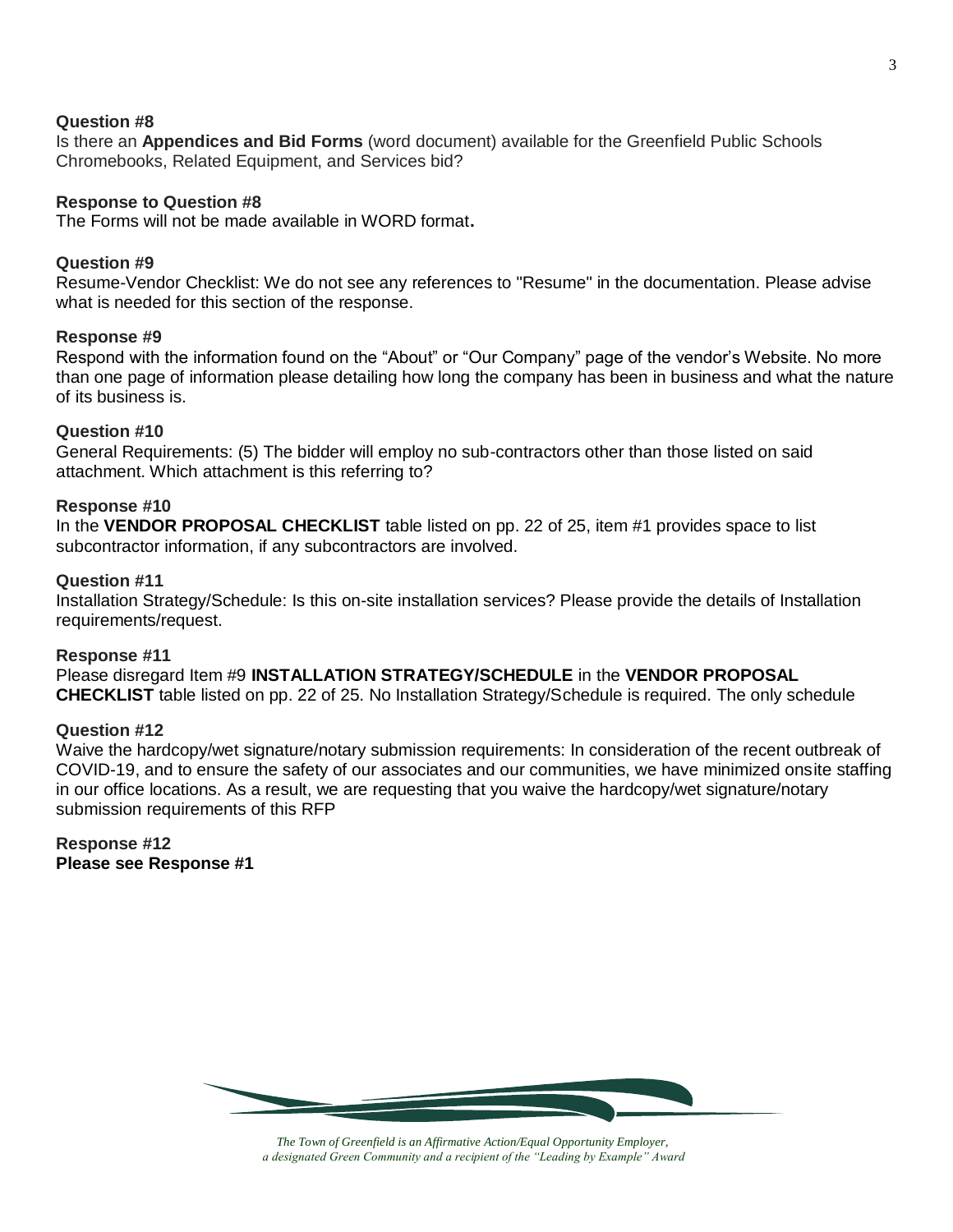Delivery Date: Will you take exception to delivery date not being guaranteed? We will work to get an estimated delivery time but with the disruptions from Covid that date may change. We are at the mercy of the Manufacturer who may experience unforeseen delays.

# **Response #13**

Page 3, **SCHEDULE OF EVENTS/CRITICAL MILESTONES** states Completion Date (All hardware delivered and 100% configured). If purchase orders are submitted during the week of September 21, a completion date of December 1, 2020 does not seem unreasonable. I am willing to extend the completion date to December 15, 2020.

### **Question #14**

POST INSTALLATION SUBMITTALS (A)2. F-Original copies of service manuals. Complete manuals are links to electronic copies. Will this be accepted?

# **Response to Question #14**

Please submit PDFs of the service manuals and weblinks to same.

### **Question #15:**

Sales Tax: Is Greenfield Public Schools tax exempt?

# **Response to Question # 15**

Yes. Our tax-Exempt #is 046-001-163 and there is no date of expiration

#### **Question #16**

- A. How are these Chromebooks being connected to the internet?
- B. Is there an opportunity to utilize an embedded wireless carrier chipset?

#### **Response to Question #16**

- A. The Chromebook should connect to the Internet through standard 802.11AC connectivity
- B. No response.

#### **Question #17**

- A. How are these devices going to be locked down for specific use?
- B. Will a Mobile Device Manager solution be used?

#### **Response to Question #17**

- A. Not applicable. Not part of the bid specification.
- B. Not applicable. Not part of the bid specification.

#### **Question #18**

Will the devices also have a cyber-security solution built in?

# **Response to Question #18**

Not applicable. Not part of the bid specification.

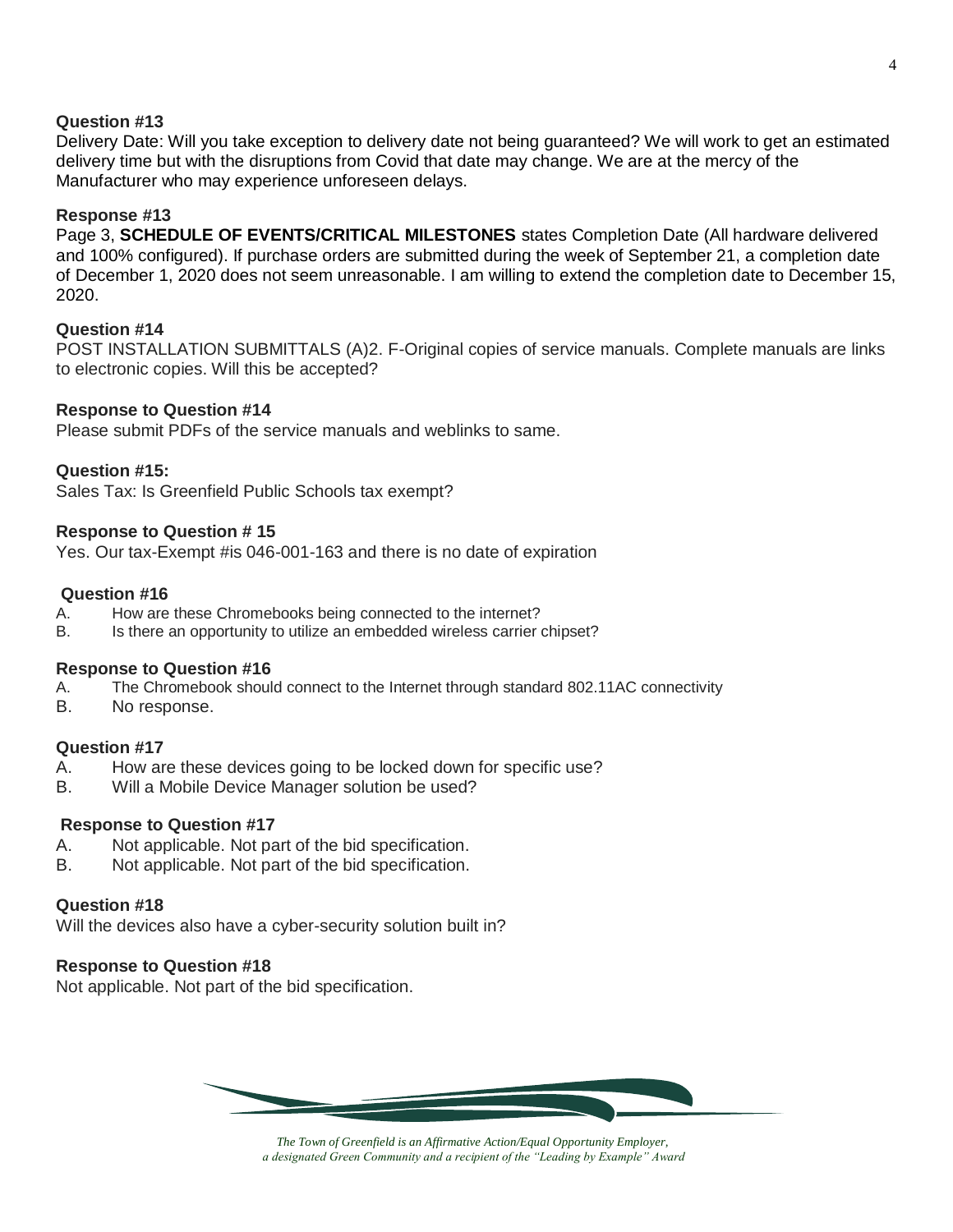For alternate options for devices, are there any devices that should not be considered?

### **Response to Question #19**

For an alternate option to be accessible, it must be able to receive regular updates from Google until it reaches its Auto Update Expiration ("AUE") and that end of life cannot be earlier than June 2026. For more information, please refer to<https://support.google.com/chrome/a/answer/6220366?hl=en>

# **Question #20**

How are you going to program, label, kit, and activate these devices?

### **Response to Question #20**

We have requested white-glove activation with the vendor applying an Owner-supplied asset tag to each device. For a definition of asset tagging, please refer to response #4 above. For a definition of "White Glove" service please see p. 6 of 25 on the Bid Specification

Additionally,

- We want the licenses activated and associated with the [gpsk12.org](http://gpsk12.org/) domain
- We want the vendor to send us a paid shipping label for pick up of 787 asset tags we will send them. A single asset tag must be placed on each device
- Vendor must put the asset-tagged device into the hard shell case
- We also want a 2-column spreadsheet listing asset tag and device serial number

### **Question #21**

Will we get the questions and answers from all of the bidders?

#### **Response to Question #21**

The current document comprises all questions submitted by the bidders and the owner's response to those question

#### **Question #22**

Is the 5 year parts and labor warranty + ADP just include the Chromebooks or does this include headphones and cases as well?

# **Response to Question #22**

The 5 year parts and labor warranty + ADP applies only to the Chromebooks.

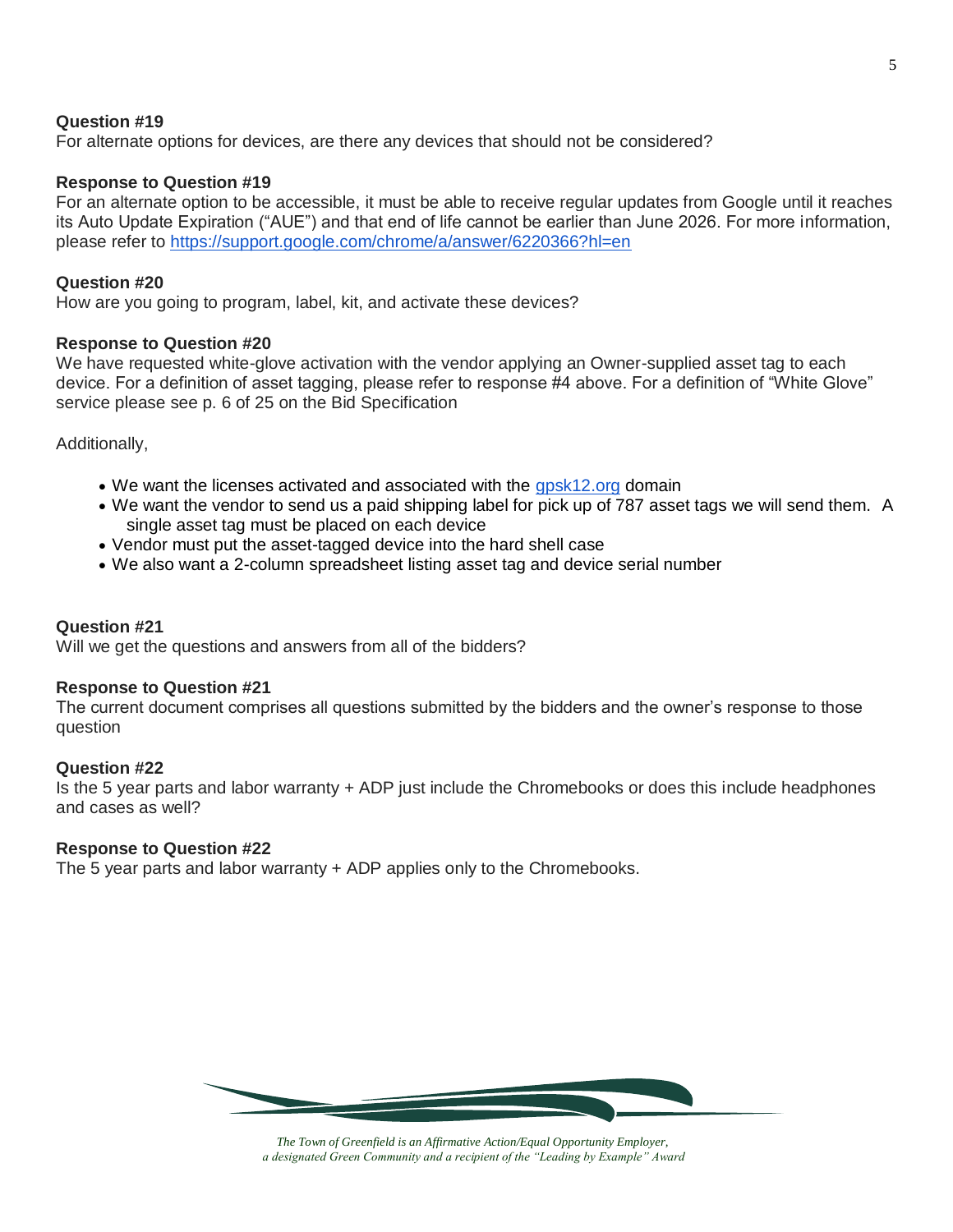I am writing to request permission to submit alternative products for your Invitation for Bid 21-05.

A. Lenovo Chromebook 100e- Requesting approval to propose HP CB 11A G8 Education Edition

B. UZBL rugged shell "always on" Cases- Requesting approval to propose Max Cases Extreme Shell

C. V7 Headphone HA520-2NP- Requesting approval to propose Anywhere Cart AC-HPM-BLK

D. UZBL Always-On Slim 11 Universal CB/Laptop Case EV A7953- Requesting approval to propose Belkin Always On 11" Slim Case

# **Response to Question 23**

A. HP CB 11A G8 Education Edition is not acceptable as your provided specifications above show the HP CB 11A G8 has no HDMI connector

B. The Max Case Extreme Shell-S is an acceptable alternative provide the shell completely encloses the case so as to prevent users from scratching off the warranty and asset tags put on the Chromebook

C. The Anywhere Cart AC-HPM-BLK is a headset, not a headphone. It has a fixed position microphone. Headsets are typically more expensive than headphones and the Chromebook already has a built-in microphone. Therefore the AC-HPM is unnecessary but the Owner would accept this headset as a suitable alternative

D. The bid specification denoted an "always on" case with a pouch for the power adapter and a mouse. If the Belkin Always On 11" Slim Case has a pouch for these accessories, it would be an acceptable alternative. The Vivacity Tech Work-In Case for 11.6" devices with optional Add-On Pouch would be an acceptable alternative. The MaxCase Work-In Case with Pocket 11" is unsuitable and not acceptable because the accessories could slip out.

# **Question #24**

A. Requesting more information on what you want for installation.

- We want the licenses activated and associated with the [gpsk12.org](http://gpsk12.org/) domain
- We want the vendor to send us a paid shipping label for pick up of 787 asset tags we will send them. A single asset tag must be placed one on each device
- Vendor must put the asset-tagged device into the hard shell case
- We also want a 2-column spreadsheet listing asset tag and device serial number
- B. We want a 5-year warranty, with 5-years of accident insurance, not 4
- C. Insurance should cover lost or stolen devices

# **Response to Question #24**

A. See response to question #20 above

B. We do want a 5 year warranty on the Chromebook, with 5 years of accident insurance. See p. 19 of 25 in the Bid Specification, **5-year Warranty with Accidental Damage, Theft/Loss Insurance strongly preferred. Please include a yearly pricing schedule for accident damage and Theft/Loss insurance listed separately.**

C. We do expect that the insurance should cover lost or stolen devices. See p. 19 of 25 in the Bid Specification, **5-year Warranty with Accidental Damage, Theft/Loss Insurance strongly preferred. Please include a yearly pricing schedule for accident damage and Theft/Loss insurance listed separately.**

*The Town of Greenfield is an Affirmative Action/Equal Opportunity Employer, a designated Green Community and a recipient of the "Leading by Example" Award*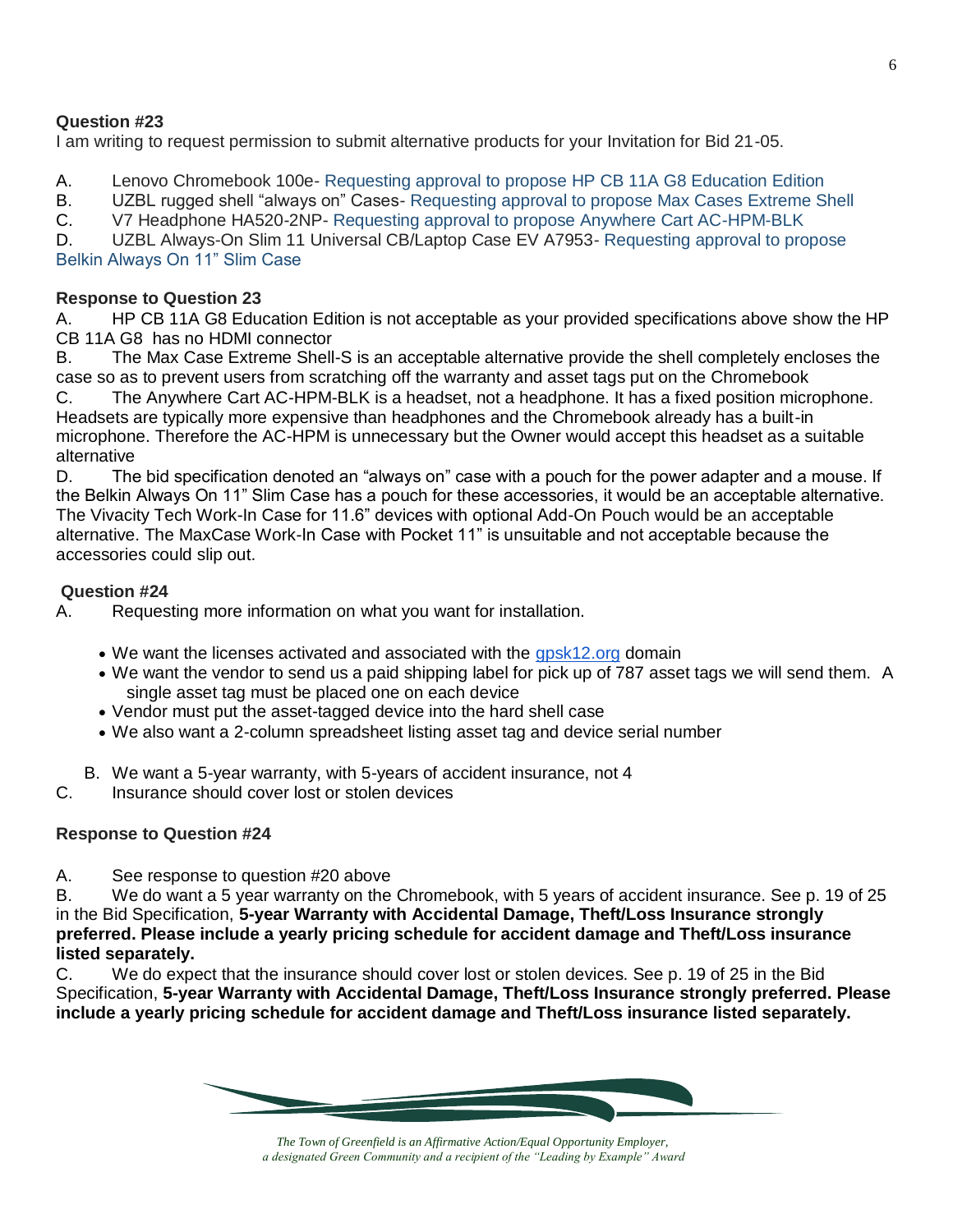Is there a typo on the headset quantity? (Should 1,787 really be 787?)

# **Response to Question #25**

We are not requesting 1787 headsets! **We are requesting 1787 headphones** (1000 more than the number of requested Chromebooks).

### **Question #26**

Would you accept alternatives to the Lenovo 100e G2?

### **Response Question #26**

Yes, provided the alternative device is a full equivalent, and Approved

# **Question #27**

White Glove (AKA "Platinum) Services

# **Response Question #27**

For a definition of "White Glove" service please see p. 6 of 25 on the Bid Specification

### **Question #28**

Can you elaborate on what you mean by "Download and apply all policies for the device"?

### **Response Question #28**

No policies need be applied. It is sufficient to:

- 1. Power on and update to the latest version of Chrome
- 2. Connect to Wi-Fi to test the hardware
- 3. Enroll the device in the gpsk12.org domain

### **Question #29**

Help Desk Support: Toll-free, 24 x 7 tech support.

- A. What is the expectation for this?
- B. Are you expecting us to provide end user service desk support?

#### **Response Question #29**

See Owner's response to Question #2